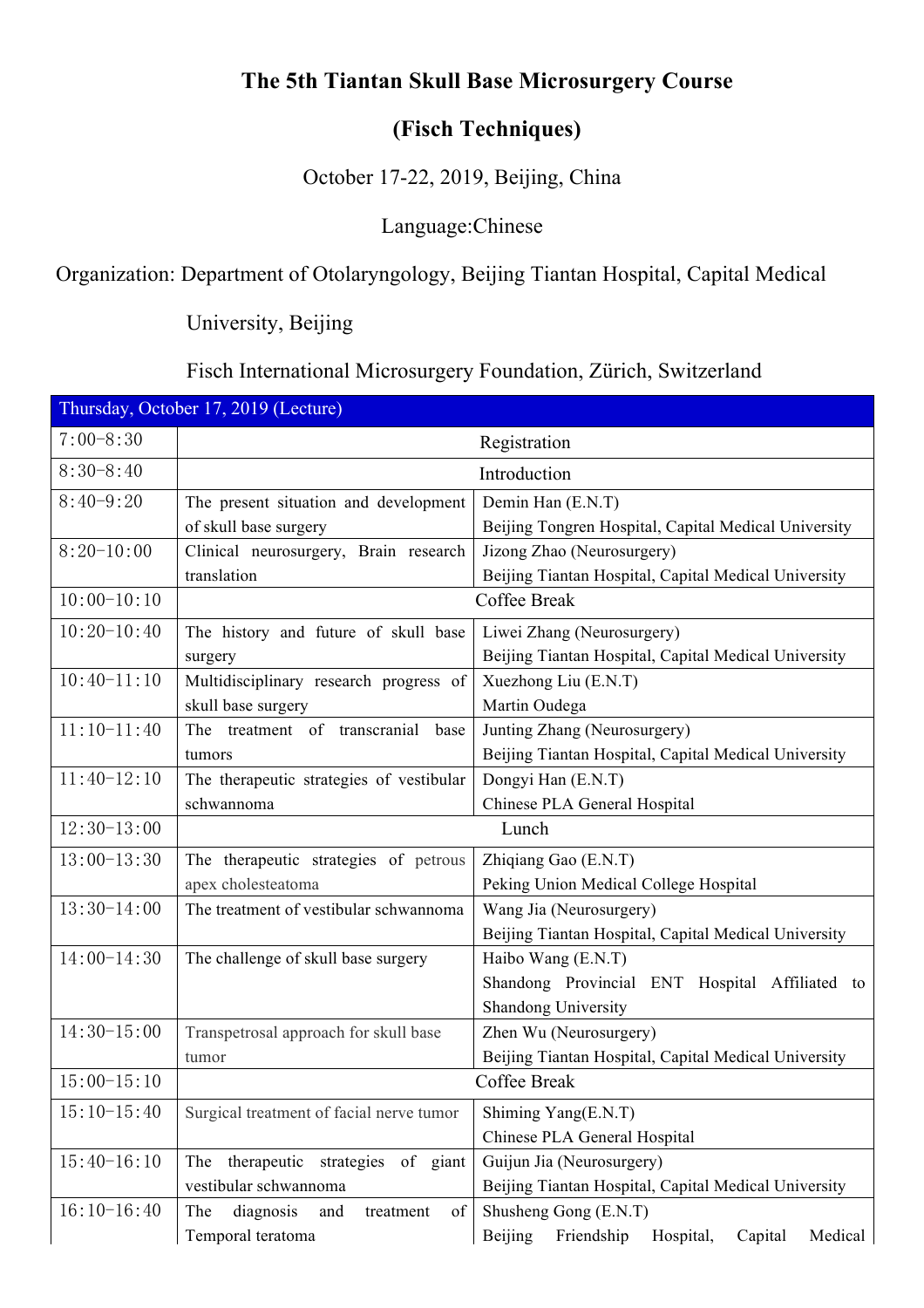|                 |                                          | University                                            |
|-----------------|------------------------------------------|-------------------------------------------------------|
| $16:40-17:10$   | The clinical application of middle       | Zhaomin Fan (E.N.T)                                   |
|                 | cranial fossa approach                   | Shandong Provincial ENT Hospital Affiliated to        |
|                 |                                          | Shandong University                                   |
| $17:10-17:40$   | Techniques and principles of temporal    | Furong Ma (E.N.T)                                     |
|                 | bone microsurgery                        | Peking University Third Hospital                      |
| $18:00 - 20:00$ |                                          | Dinner                                                |
|                 | Friday, October 17, 2019 (Lecture)       |                                                       |
| $8:30-9:00$     | The surgical advances of vestibular      | Hao Wu (E.N.T)                                        |
|                 | schwannoma                               | Ninth People'sHospital, Shanghai Jiaotong University  |
|                 |                                          | School of Medicine                                    |
| $9:00 - 9:30$   | Cochlear implantation after acoustic     | Shankai Yin (E.N.T)                                   |
|                 | neuroma surgery                          | The Affiliated Sixth People's Hospital, Shanghai Jiao |
|                 |                                          | Tong University                                       |
| $9:30-10:00$    | Management strategy of squamous cell     | Chunfu Dai (E.N.T)                                    |
|                 | carcinoma of temporal bone               | Fudan University Eye and ENT Hospital                 |
| $10:00-10:00$   |                                          | Coffee Break                                          |
| $10:10-10:40$   | Basic and clinical features of           | Qingquan Hua (E.N.T)                                  |
|                 | paraganglioma of skull base              | People's Hospital of Wuhan University                 |
| $10:40-11:10$   | The diagnosis and treatment of facial    | Jun Yang (E.N.T)                                      |
|                 | nerve tumor                              | Xinhua Hospital Affiliated to Shanghai Jiaotong       |
|                 |                                          | University                                            |
| $11:10-11:40$   | Classification and operation of petrous  | Dingjun Zha (E.N.T)                                   |
|                 | cholesteatom                             | Xijing Hospital, The fourth Military<br>Medical       |
|                 |                                          | University                                            |
| $11:40-12:10$   | Surgical approaches for vestibular       | $Y$ in Xia (E.N.T)                                    |
|                 | schwannoma                               | Beijing Tiantan Hospital, Capital Medical University  |
| $12:30-13:00$   |                                          | Lunch                                                 |
| $13:00-13:30$   | Consideration and Practice of Minimally  | Yongxiang Wei (E.N.T)                                 |
|                 | Invasive Transnasal Endoscopy Skull      | Beijing Anzhen Hospital, Capital Medical University   |
|                 | <b>Base Surgery</b>                      |                                                       |
| $13:30-14:00$   | The therapeutic strategies of endoscopic | Yazhuo Zhang (Neurosurgery)                           |
|                 | skull base surgery                       | Beijing Tiantan Hospital, Capital Medical University  |
| $14:00-14:30$   | Essential factors for endoscopic nasal   | Weiping Wen (E.N.T)                                   |
|                 | and skull base surgery                   | Sixth affiliated hospital of Sun Yat-sen University   |
| $14:30-15:00$   | Endoscopic skull base surgery            | Pinan Liu (Neurosurgery)                              |
|                 |                                          | Beijing Tiantan Hospital, Capital Medical University  |
| $15:00-15:10$   |                                          | Coffee Break                                          |
| $15:10-15:40$   | Reconstruction of anterior skull base    | Bing Zhou (E.N.T)                                     |
|                 |                                          | Beijing Tongren Hospital, Capital Medical University  |
| $15:40-16:10$   | The value of imaging technology in the   | Peiyi Gao (Radiology)                                 |
|                 | diagnosis of skull base tumor            | Beijing Tiantan Hospital, Capital Medical University  |
| $16:10-16:40$   | Endoscopic combined approach for         | Dehui Wang (E.N.T)                                    |
|                 | complex skull base lesion                | Fudan University Eye and ENT Hospital                 |
| $16:40-17:10$   | New advances in Neurointerventional      | Zhongrong Miao (Intervention)                         |
|                 | technique                                | Beijing Tiantan Hospital, Capital Medical University  |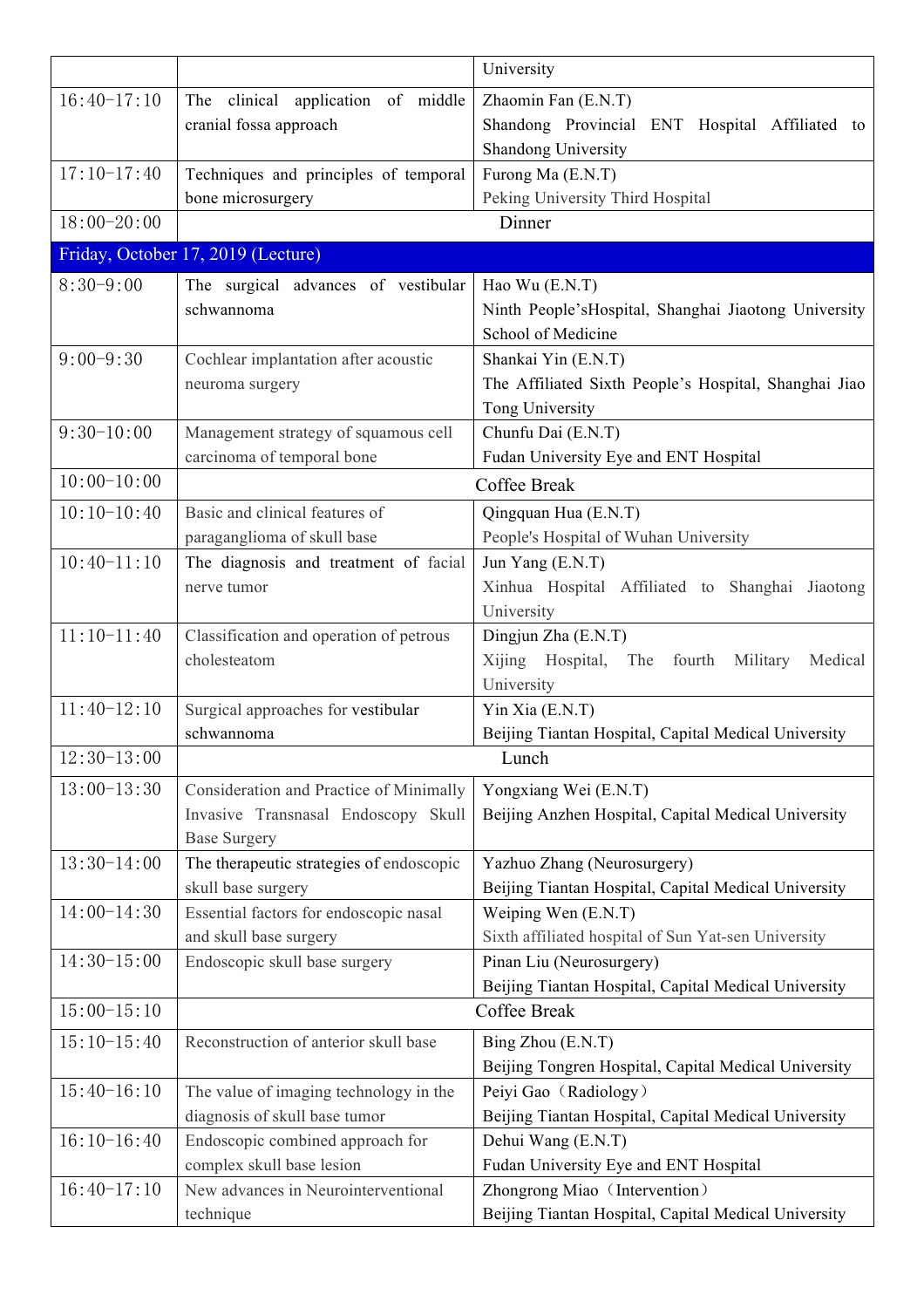| Saturday, October 18, 2019 |                                                                          |                                                                      |  |  |
|----------------------------|--------------------------------------------------------------------------|----------------------------------------------------------------------|--|--|
| $8:00 - 8:30$              | <b>Subtotal Petrosectomy Dissection</b><br>demonstration (Part 1)        | Yin Xia                                                              |  |  |
| $8:30-9:30$                | Dissection                                                               | Beijing Tiantan Hospital, Capital Medical University                 |  |  |
| $9:30-9:50$                | <b>Coffee Break</b>                                                      | Guodong Feng                                                         |  |  |
| $9:50-10:30$               | Dissection demonstration (Part 2)                                        | Peking Union Medical College Hospital                                |  |  |
| $10:30-11:30$              | Dissection                                                               |                                                                      |  |  |
| $11:30-12:00$              | Discussion                                                               |                                                                      |  |  |
| $12:00-13:00$              |                                                                          | Lunch                                                                |  |  |
| $13:00-13:30$              | Dissection<br>Transotic<br>approach<br>demonstration (Part 1)            |                                                                      |  |  |
| $13:30-14:30$              | Dissection                                                               | Yin Xia                                                              |  |  |
| $14:30-14:50$              | Coffee Break                                                             | Beijing Tiantan Hospital, Capital Medical University<br>Guodong Feng |  |  |
| $14:50-15:30$              | Dissection demonstration (Part 2)                                        | Peking Union Medical College Hospital                                |  |  |
| $15:30-16:30$              | Dissection                                                               |                                                                      |  |  |
| $16:30-17:00$              | Discussion                                                               |                                                                      |  |  |
| Sunday, October 19, 2019   |                                                                          |                                                                      |  |  |
| $8:00 - 8:30$              | Infratemporal fossa approach Type A<br>Dissection demonstration (Part 1) | Yin Xia                                                              |  |  |
| $8:30-9:30$                | Dissection                                                               | Beijing Tiantan Hospital, Capital Medical University                 |  |  |
| $9:30-9:50$                | Coffee Break                                                             | Guodong Feng                                                         |  |  |
| $9:50-10:30$               | Dissection demonstration (Part 2)                                        | Peking Union Medical College Hospital                                |  |  |
| $10:30-11:30$              | Dissection                                                               |                                                                      |  |  |
| $11:30-12:00$              | Discussion                                                               |                                                                      |  |  |
| $12:00-13:00$              |                                                                          | Lunch                                                                |  |  |
| $13:00-13:30$              | Dissection demonstration (Part 3)                                        |                                                                      |  |  |
| $13:30-14:30$              | Dissection                                                               | Yin Xia                                                              |  |  |
| $14:30-14:50$              | Coffee Break                                                             | Beijing Tiantan Hospital, Capital Medical University                 |  |  |
| $14:50-15:30$              | Dissection demonstration (Part 4)                                        | Guodong Feng                                                         |  |  |
| $15:30-16:30$              | Dissection                                                               | Peking Union Medical College Hospital                                |  |  |
| $16:30-17:00$              | Discussion                                                               |                                                                      |  |  |
| Monday, October 20, 2019   |                                                                          |                                                                      |  |  |
| $8:00 - 8:30$              | Infratemporal fossa approach Type B<br>Dissection demonstration (Part 2) |                                                                      |  |  |
| $8:30-9:30$                | Dissection                                                               | Yin Xia<br>Beijing Tiantan Hospital, Capital Medical University      |  |  |
| $9:30-9:50$                | Coffee Break                                                             |                                                                      |  |  |
| $9:50-10:30$               | Dissection demonstration (Part 2)                                        |                                                                      |  |  |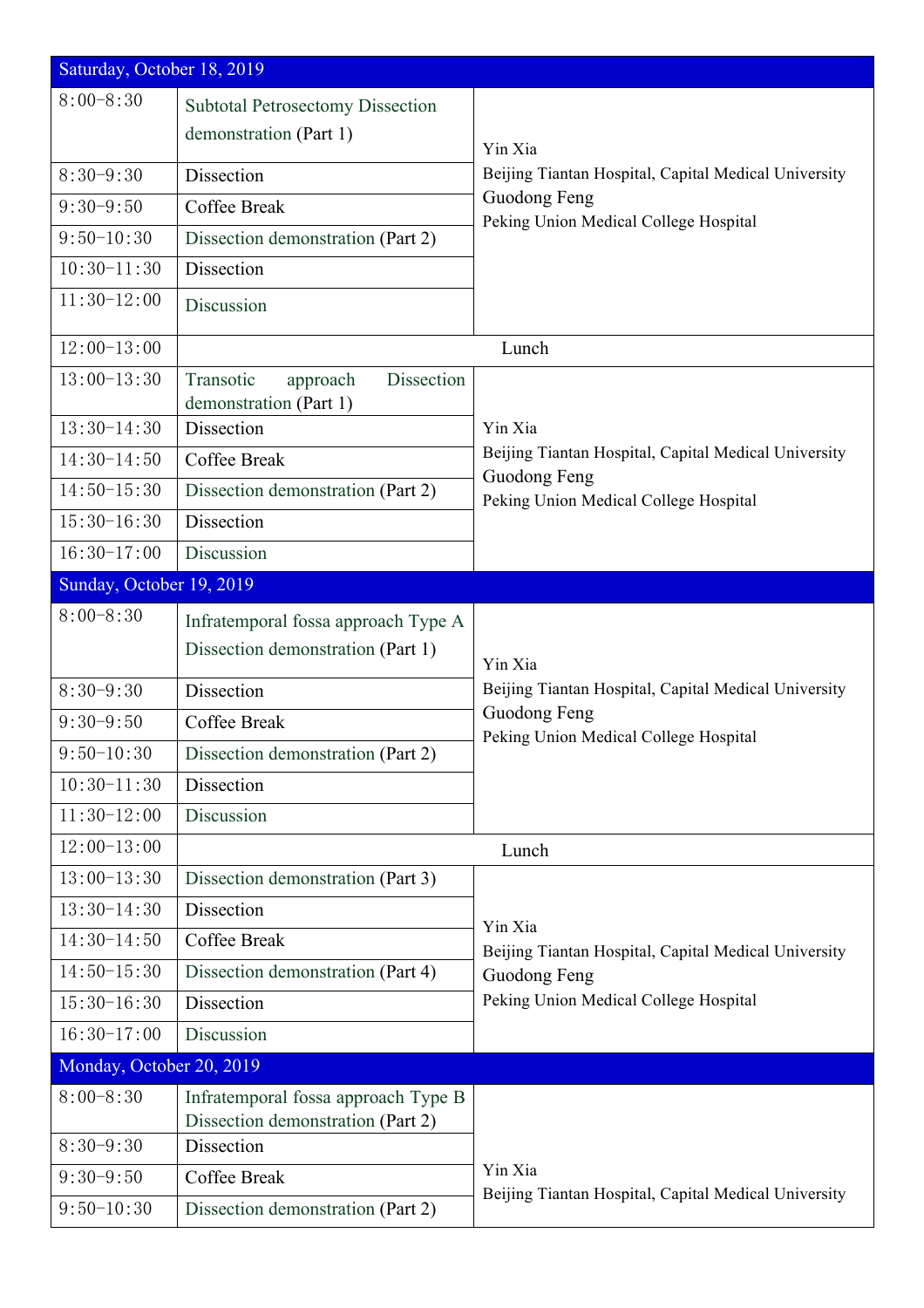| $10:30-11:30$             | Dissection                                                                              | Guodong Feng                                          |
|---------------------------|-----------------------------------------------------------------------------------------|-------------------------------------------------------|
| $11:30-12:00$             | Discussion                                                                              | Peking Union Medical College Hospital                 |
| $12:00-13:00$             | Lunch                                                                                   |                                                       |
| $13:00-13:30$             | Retrosigmoid approach                                                                   |                                                       |
|                           | Dissection demonstration (Part 1)                                                       | Yin Xia                                               |
| $13:30-14:50$             | <b>Dissection</b>                                                                       | Beijing Tiantan Hospital, Capital Medical University  |
| $14:50-15:00$             | Discussion                                                                              | Guodong Feng                                          |
| $15:00-15:30$             | Dissection demonstration (Part 2)                                                       | Peking Union Medical College Hospital                 |
| $15:30-17:00$             | Dissection                                                                              |                                                       |
| $17:00-18:00$             | Discussion                                                                              |                                                       |
| Tuesday, October 21, 2019 |                                                                                         |                                                       |
| $8:00 - 8:30$             | supra-labyrinthine<br>Transtemporal<br>Dissection demonstration<br>approach<br>(Part 1) | Yin Xia                                               |
| $8:30-9:30$               | Dissection                                                                              | Beijing Tiantan Hospital, Capital Medical University  |
| $9:30-9:50$               | Coffee Break                                                                            | Guodong Feng<br>Peking Union Medical College Hospital |
| $9:50-10:30$              | Dissection demonstration (Part 2)                                                       |                                                       |
| $10:30-11:30$             | Dissection                                                                              |                                                       |
| $11:30-12:00$             | Discussion                                                                              |                                                       |
| $12:00-13:00$             | Lunch                                                                                   |                                                       |
| $13:00-13:30$             | Translabyrinthine approach                                                              |                                                       |
|                           | Dissection demonstration (Part 1)                                                       | Yin Xia                                               |
| $13:30-14:30$             | Dissection                                                                              | Beijing Tiantan Hospital, Capital Medical University  |
| $14:30-14:50$             | Coffee Break                                                                            | Guodong Feng<br>Peking Union Medical College Hospital |
| $14:50-15:30$             | Dissection demonstration (Part 2)                                                       |                                                       |
| $15:30-16:30$             | Dissection                                                                              |                                                       |
| $16:30-17:00$             | Discussion                                                                              |                                                       |
| $17:00-19:00$             |                                                                                         | Dinner                                                |

# Location

Wang Zhongcheng microneurosurgery training center, Beijing Tiantan Hospital, Capital Medical University

### Training cost

10000yuan RMB (limited to 20 places);

Telephone: 8610-59966694

Yubin Xue +86 18810261950

Wanfa Zhu +86 13366096669